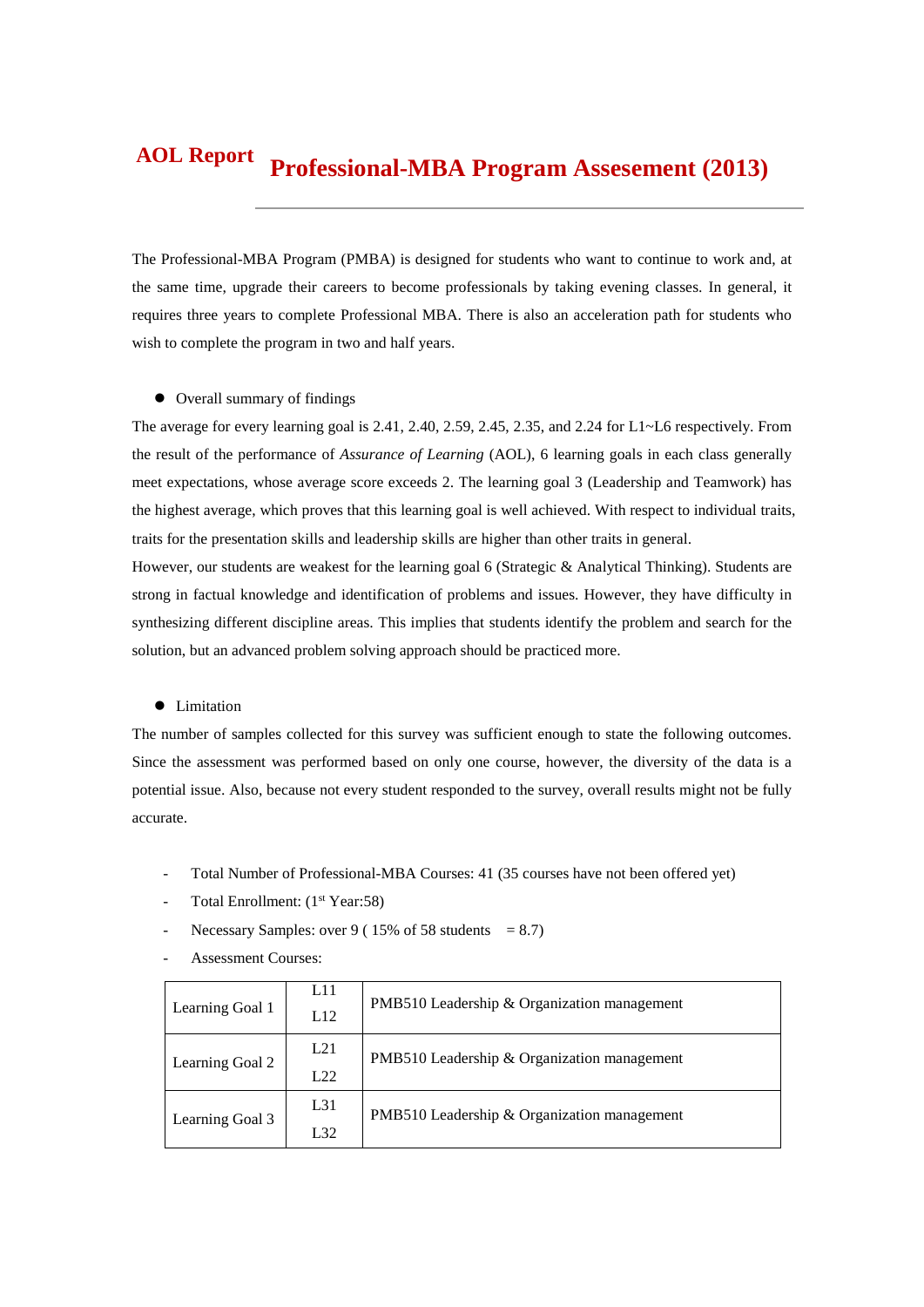|                 | L41 | PMB510 Leadership & Organization management |  |  |  |  |
|-----------------|-----|---------------------------------------------|--|--|--|--|
| Learning Goal 4 | LA2 | <b>OPI</b> test                             |  |  |  |  |
|                 | L51 |                                             |  |  |  |  |
| Learning Goal 5 | L52 | PMB510 Leadership & Organization management |  |  |  |  |
|                 | L53 |                                             |  |  |  |  |
|                 | L61 |                                             |  |  |  |  |
| Learning Goal 6 | L62 | PMB510 Leadership & Organization management |  |  |  |  |
|                 | L63 |                                             |  |  |  |  |

# *Overview of Assessment*

| <b>P-MBA Program Assessment: Learning Goal 1</b>                                                                                                                        |                                       |                                                                              |  |  |  |
|-------------------------------------------------------------------------------------------------------------------------------------------------------------------------|---------------------------------------|------------------------------------------------------------------------------|--|--|--|
| Learning Goal: Our graduates will demonstrate professional deportment and be effective<br>communicators.                                                                |                                       |                                                                              |  |  |  |
| <b>Learning Objective</b>                                                                                                                                               | <b>Sample</b>                         | <b>Methods</b>                                                               |  |  |  |
| (L11) Our student will produce professional<br>business documents.<br>(L12) Our students will deliver effective<br>presentation accompanied with proper<br>supplements. | Students enrolled in<br>PMB510 (N=58) | - (L11) Term paper<br>evaluation<br>- (L12) Class presentation<br>evaluation |  |  |  |
| Findings                                                                                                                                                                |                                       |                                                                              |  |  |  |

- The average score for every trait, except for L12 - T6 (Average=1.88) exceeded level 2 performance (Meet Expectations) using the course embedded survey.

- Most students produce professional business documents and deliver effective presentations accompanied with proper supplements.

\* 1 (Fails to Meet Expectations) 2 (Meets Expectations) 3 (Exceed Expectation)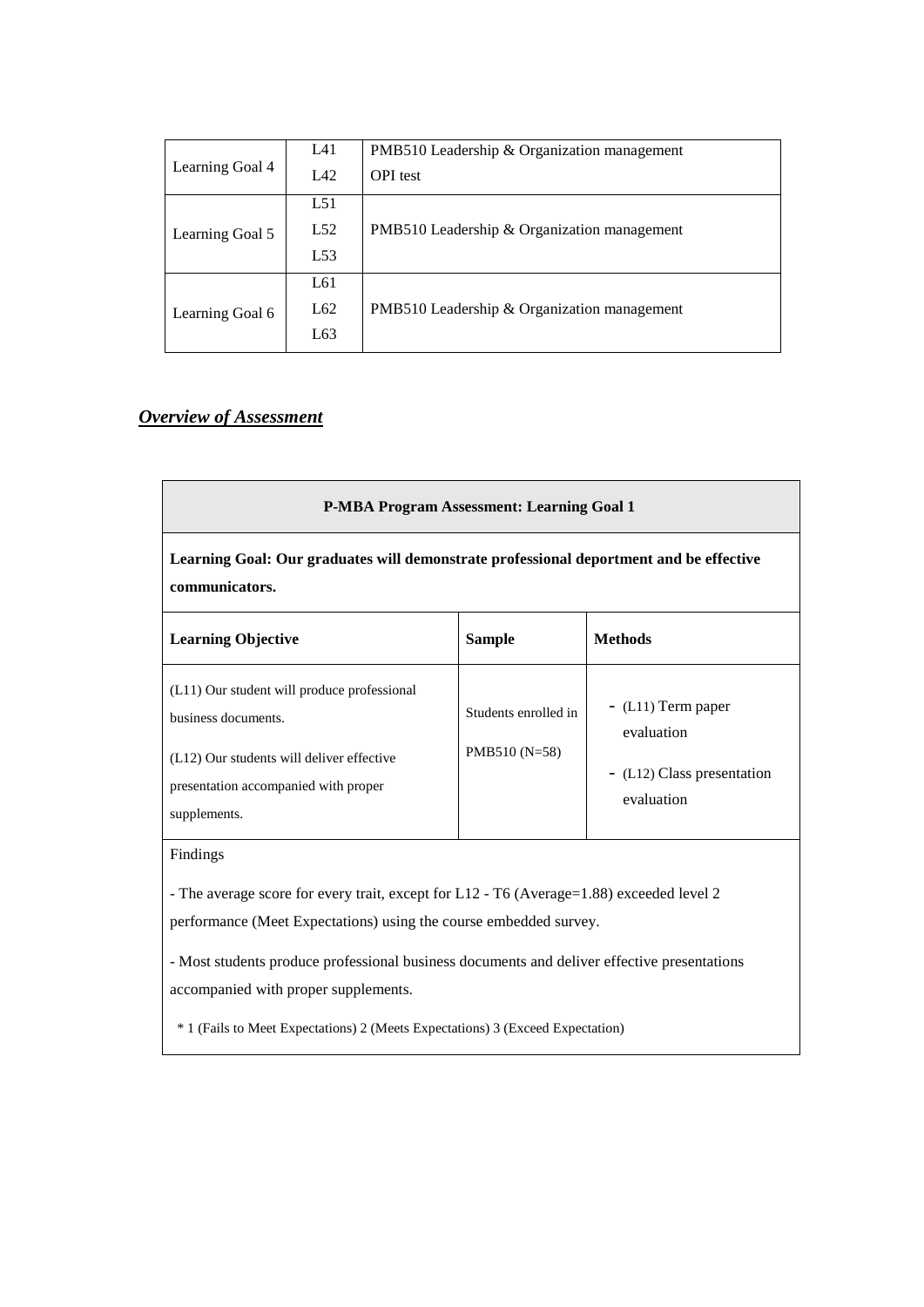## **P-MBA Program Assessment: Learning Goal 2**

**Learning Goal: Our graduates will have a knowledge of the functional areas and the ability to apply this knowledge to actual problems.**

| <b>Learning Objective</b>                                                                                                                                                                      | <b>Sample</b>                          | <b>Methods</b>                                                                                 |
|------------------------------------------------------------------------------------------------------------------------------------------------------------------------------------------------|----------------------------------------|------------------------------------------------------------------------------------------------|
| (L21) Our students will acquire the understanding<br>of the functional areas and required business<br>analysis tools.<br>(L22) Our students will identify and diagnose<br>management problems. | Students enrolled in<br>$PMB510(N=58)$ | - (L21) Evaluation of the<br>course-embedded test by<br>faculty<br>- (L22) Case study exercise |

Findings

- The overall average except for L21 - T6 (Average=1.89) score exceeded level 2 performance (Meet Expectations) using the course embedded survey. Students still have difficulty in utilizing advanced analytical techniques.

- Students could increase their ability for problem/objective finding and quantitative evaluation.

\* 1 (Fails to Meet Expectations) 2 (Meets Expectations) 3 (Exceed Expectation)

# **P-MBA Program Assessment: Learning Goal 3**

**Learning Goal: Our graduates will be able to work and lead effectively in a team-based environment.**

| <b>Learning Objective</b>                                                                                                                                          | <b>Sample</b>                           | <b>Methods</b>                                                                                                                                      |
|--------------------------------------------------------------------------------------------------------------------------------------------------------------------|-----------------------------------------|-----------------------------------------------------------------------------------------------------------------------------------------------------|
| (L31) Our students will have high-performance<br>leadership skill.<br>(L32) Our students will know how to build a team<br>successfully in competitive environment. | Students enrolled in<br>PMB510 $(N=58)$ | - (L31) Team project<br>performance evaluation :<br>both outcome and process<br>peer evaluation<br>- (L32) Leadership/Team<br>building experiential |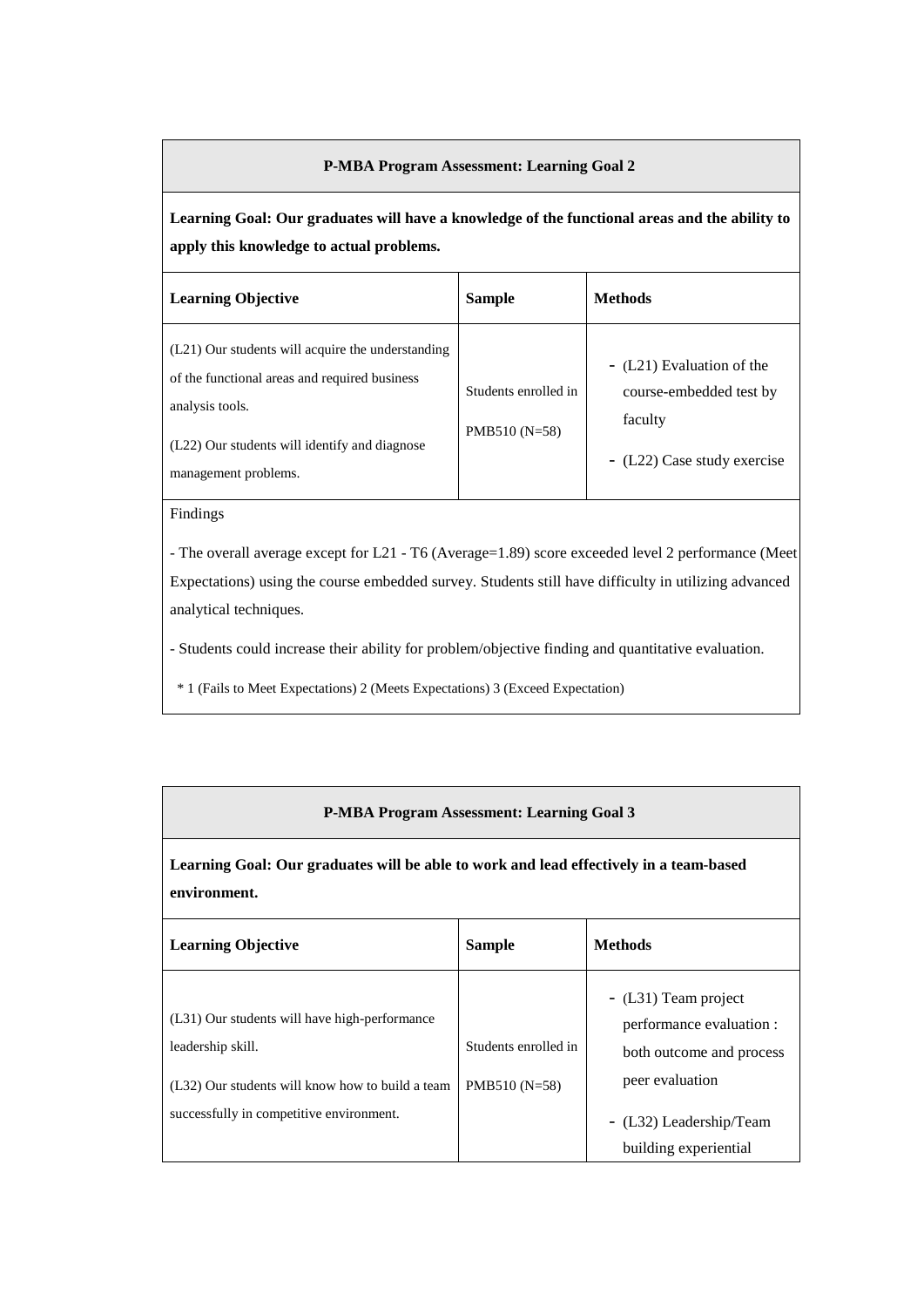|                                                                                                  |  | evaluation by faculty |  |
|--------------------------------------------------------------------------------------------------|--|-----------------------|--|
|                                                                                                  |  |                       |  |
|                                                                                                  |  |                       |  |
| Findings                                                                                         |  |                       |  |
| - Our students meet expectations of the faculties as shown by the overall average score above 2. |  |                       |  |
| - In particular, students show strong confidence in team-work and leading an agenda.             |  |                       |  |
|                                                                                                  |  |                       |  |
| <sup>*</sup> 1 (Fails to Meet Expectations) 2 (Meets Expectations) 3 (Exceed Expectation)        |  |                       |  |

| Learning Goal: Our graduates will have a global perspective |  |
|-------------------------------------------------------------|--|
|                                                             |  |

**P-MBA Program Assessment: Learning Goal 4**

| <b>Learning Objective</b>                                                                                                                                                                                                             | <b>Sample</b>                          | <b>Methods</b>                                                                                 |
|---------------------------------------------------------------------------------------------------------------------------------------------------------------------------------------------------------------------------------------|----------------------------------------|------------------------------------------------------------------------------------------------|
| (L41) Our student will understand global business<br>issues and relate current issues to emerging<br>business opportunities.<br>(L42) Our students will have command of business<br>English or other language of major global market. | Students enrolled in<br>$PMB510(N=58)$ | - (L41) Course-embedded<br>assignment evaluation<br>- (L42) English Presentation<br>evaluation |

#### Findings

- Overall average score for every trait exceeds 2, meeting expectations. Through a Professional MBA course, students could have a global perspective.

- Especially, students show strong comprehension for a global perspective. The corresponding average score is highest, 2.78.

- OPI (Oral Proficiency Interview in English) level test is mandatory for all PMBA students. The OPI level ranges from 1 to 10. Students with level 1 to 9 are required to complete two English Business Communication courses. This requirement is waived for students who obtain S (Superior, Level 10) in the OPI test.

\* 1 (Fails to Meet Expectations) 2 (Meets Expectations) 3 (Exceed Expectation)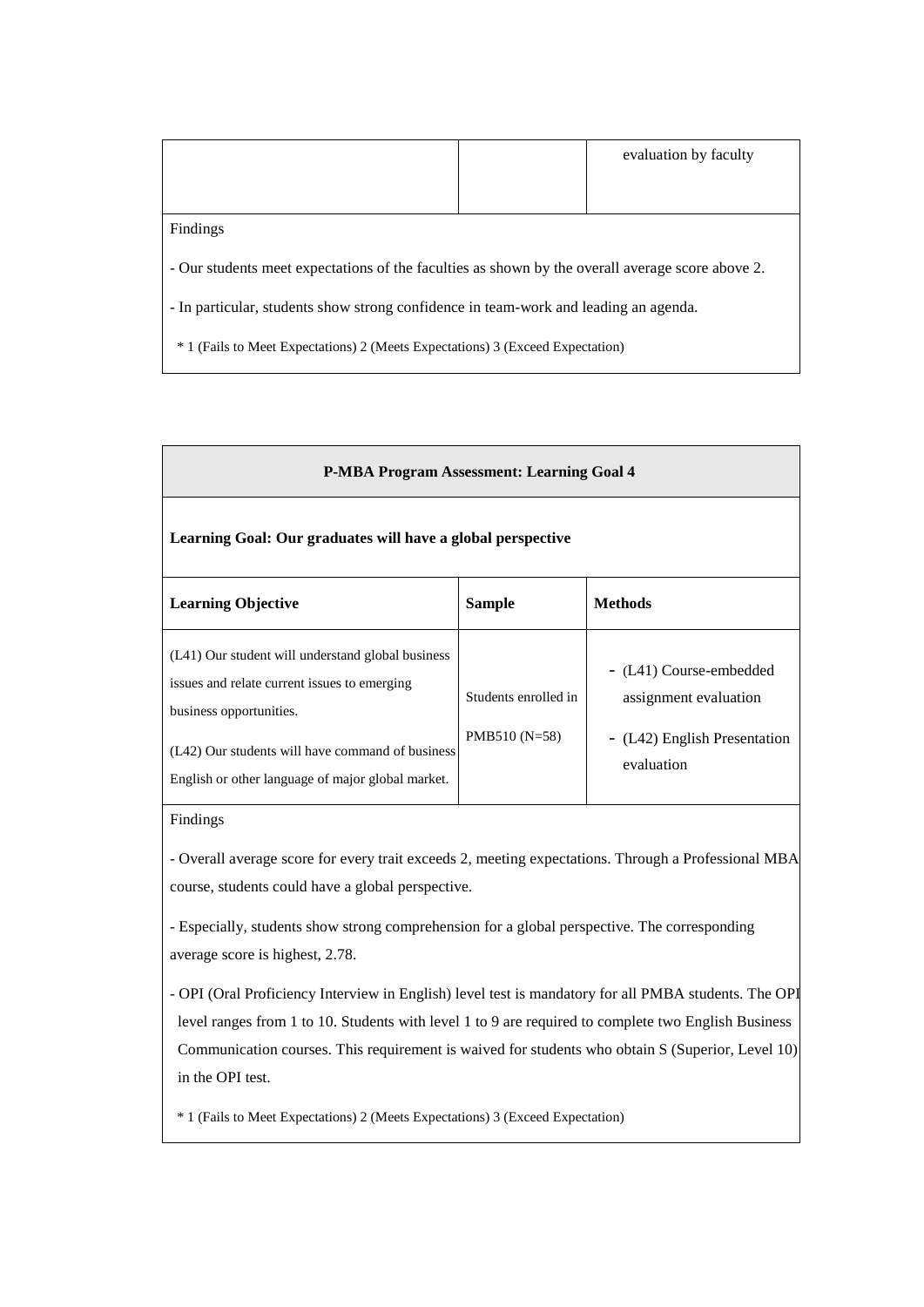#### **P-MBA Program Assessment: Learning Goal 5**

**Learning Goal: Our graduates will understand the gravity of ethical behavior and corporate social responsibility.**

| <b>Learning Objective</b>                                                                                                                                                                                                          | <b>Sample</b>                          | <b>Methods</b>                                                         |
|------------------------------------------------------------------------------------------------------------------------------------------------------------------------------------------------------------------------------------|----------------------------------------|------------------------------------------------------------------------|
| (L51) Our student will identify ethical and social<br>dilemma and be able to recognize and evaluate<br>alternative courses of action.<br>(L52) Our students will know the professional code<br>of conduct within their discipline. | Students enrolled in<br>$PMB510(N=58)$ | $-L51$ ) Term paper<br>evaluation<br>- (L52) Course-embedded<br>survey |

#### Findings

- Overall, students meet expectations for every trait except for L51 - T3(Options development). For other traits, there is no student who scored 1, indicating clear understanding of the importance of ethical behavior and corporate social responsibility.

- Students are well aware of the professional code of conduct within their discipline, revealed by the high average score exceeding 2.78 for all traits.

\* 1 (Fails to Meet Expectations) 2 (Meets Expectations) 3 (Exceed Expectation)

### **P-MBA Program Assessment: Learning Goal 6**

**Learning Goal: Our graduate will be able to strategically apply their knowledge & skills to solve business problems.**

| <b>Learning Objective</b>                                                                                                                                                                    | <b>Sample</b>                          | <b>Methods</b>                                                                     |
|----------------------------------------------------------------------------------------------------------------------------------------------------------------------------------------------|----------------------------------------|------------------------------------------------------------------------------------|
| $(L61)$ Our students will be able to strategically<br>analyze business cases and will demonstrate the<br>ability of sound business judgment.<br>(L62) Our students will synthesize different | Students enrolled in<br>$PMB510(N=58)$ | - (L61) Project report<br>- (L62) Assessment of case<br>assignments, projects, and |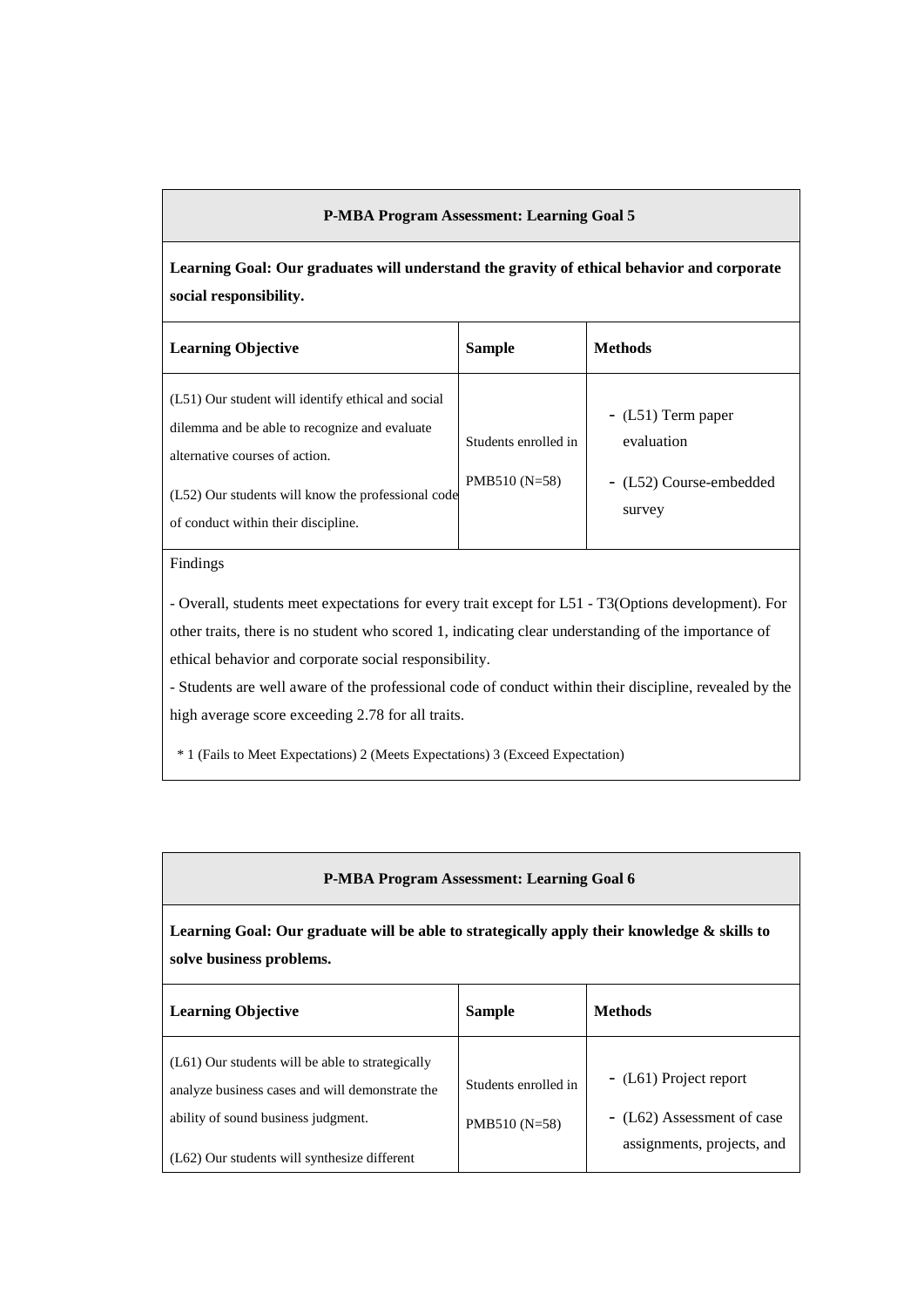| discipline areas.                                                                                                                                                                               |  | other analytical assignments |  |  |
|-------------------------------------------------------------------------------------------------------------------------------------------------------------------------------------------------|--|------------------------------|--|--|
|                                                                                                                                                                                                 |  | - (L63) Case study exercise  |  |  |
| Findings                                                                                                                                                                                        |  |                              |  |  |
| - Students meet expectations of the faculty. The average score for every trait except for L62 -<br>T5 (Horizontal synthesis) is above 2.                                                        |  |                              |  |  |
| - In particular, students are strong for strategic analysis and judgment for various business cases.<br>However, synthesizing different discipline areas are relatively difficult for students. |  |                              |  |  |
| <sup>*</sup> 1 (Fails to Meet Expectations) 2 (Meets Expectations) 3 (Exceed Expectation)                                                                                                       |  |                              |  |  |

# *Data Analysis and Results*

| <b>Assessment Learning Goal 1(L11): PMB510</b> |                |                |                |             |                |                |                |                |
|------------------------------------------------|----------------|----------------|----------------|-------------|----------------|----------------|----------------|----------------|
| - Using assessment by professors               |                |                |                |             |                |                |                |                |
|                                                |                |                |                | L11 (Trait) |                |                |                |                |
| Student No.                                    | <b>T1</b>      | <b>T2</b>      | <b>T3</b>      | <b>T4</b>   | T <sub>5</sub> | <b>T6</b>      | T7             | T <sub>8</sub> |
| 1                                              | 3              | 3              | $\overline{2}$ | 3           | 3              | 3              | $\overline{2}$ | $\overline{2}$ |
| $\overline{2}$                                 | 3              | 3              | 3              | 3           | 3              | 3              | 3              | 3              |
| 3                                              | 3              | 3              | $\overline{2}$ | 3           | $\overline{2}$ | 3              | 2              | $\overline{2}$ |
| $\overline{4}$                                 | 3              | 3              | $\overline{2}$ | 3           | 3              | 3              | $\overline{2}$ | $\overline{2}$ |
| 5                                              | $\overline{2}$ | $\overline{2}$ | $\overline{2}$ | 2           | $\overline{2}$ | 3              | $\overline{2}$ | $\overline{2}$ |
| 6                                              | 3              | 3              | $\overline{2}$ | 3           | 3              | 3              | $\overline{2}$ | $\overline{2}$ |
| $\overline{7}$                                 | 2              | $\overline{2}$ | 2              | 2           | 2              | 3              | 1              | 1              |
| 8                                              | $\overline{2}$ | 3              | $\overline{2}$ | 2           | $\overline{2}$ | 3              | 2              | $\overline{2}$ |
| 9                                              | 3              | 3              | 3              | 3           | 3              | 3              | 2              | $\overline{2}$ |
| 3 point total                                  | 6              | 7              | $\overline{2}$ | 6           | 5              | 9              | 1              | $\mathbf{1}$   |
| 2 point total                                  | 3              | $\overline{2}$ | 7              | 3           | 4              | $\Omega$       | 7              | 7              |
| 1 point total                                  | $\overline{0}$ | $\mathbf{0}$   | $\theta$       | $\Omega$    | $\theta$       | $\overline{0}$ | 1              | 1              |

\* Criteria: 1 (Fails to Meet Expectations) 2 (Meets Expectations) 3 (Exceeds Expectations)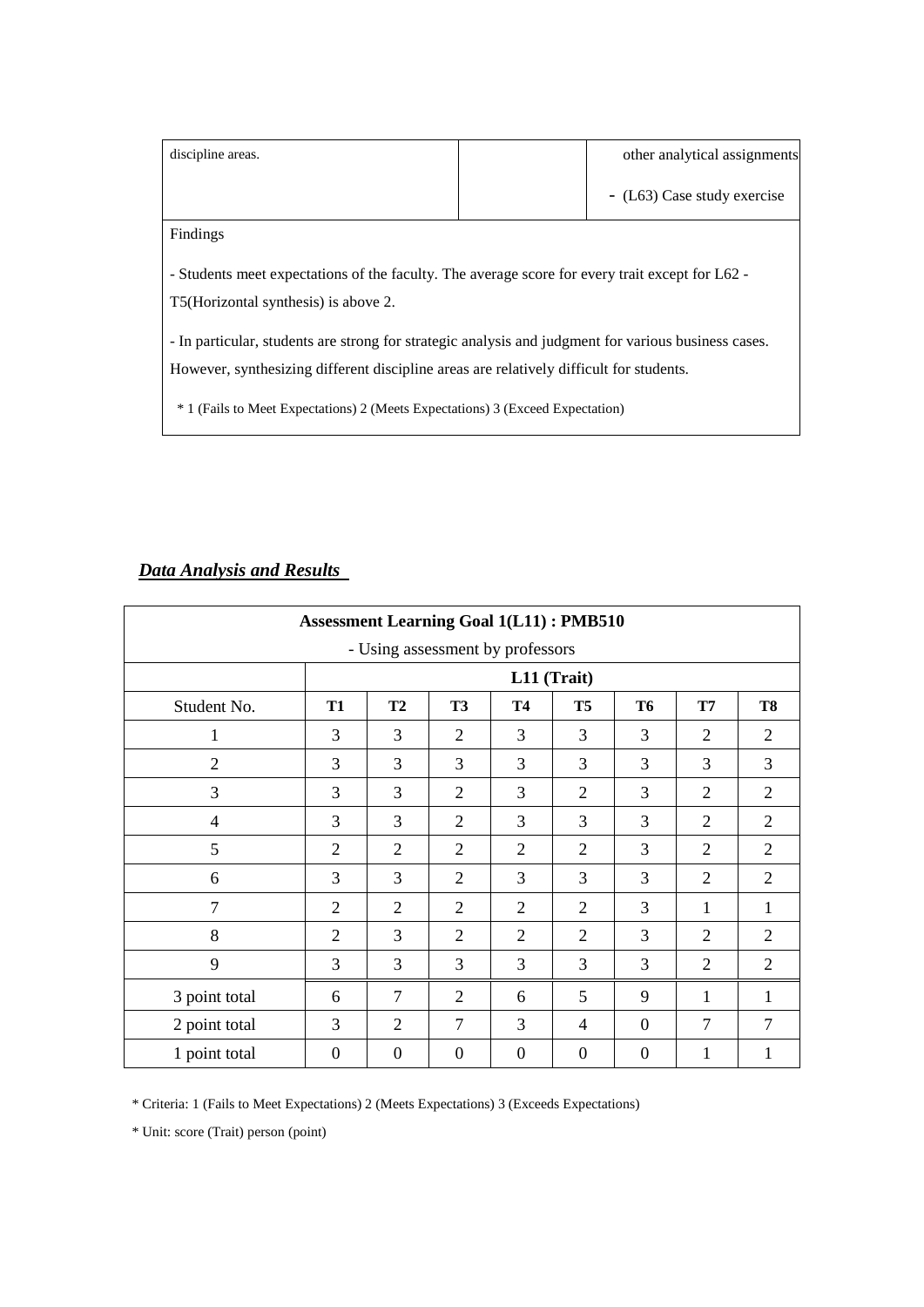|                | <b>Assessment Learning Goal 1(L12): PMB510</b> |                |                |                |                |                |                  |  |
|----------------|------------------------------------------------|----------------|----------------|----------------|----------------|----------------|------------------|--|
|                | - Using assessment by professors               |                |                |                |                |                |                  |  |
|                |                                                |                |                | L12 (Trait)    |                |                |                  |  |
| Student No.    | <b>T1</b>                                      | <b>T2</b>      | T <sub>3</sub> | <b>T4</b>      | T <sub>5</sub> | <b>T6</b>      | <b>T7</b>        |  |
| 1              | 3                                              | $\overline{2}$ | $\overline{2}$ | $\overline{2}$ | 2              | $\overline{2}$ | $\overline{2}$   |  |
| $\overline{2}$ | 3                                              | 3              | 3              | $\overline{2}$ | $\overline{2}$ | 2              | 3                |  |
| 3              | $\overline{2}$                                 | $\overline{2}$ | 3              | $\overline{2}$ | $\overline{2}$ | $\overline{2}$ | $\overline{2}$   |  |
| $\overline{4}$ | 3                                              | $\overline{2}$ | $\overline{2}$ | 3              | 3              | $\overline{2}$ | 3                |  |
| 5              | 3                                              | $\overline{2}$ | $\overline{2}$ | $\overline{2}$ | $\overline{2}$ | $\overline{2}$ | $\overline{2}$   |  |
| 6              | 3                                              | 3              | $\overline{2}$ | $\overline{2}$ | 3              | $\overline{2}$ | 3                |  |
| $\overline{7}$ | $\overline{2}$                                 | $\overline{2}$ | 3              | $\overline{2}$ | $\overline{2}$ | 1              | 2                |  |
| 8              | 3                                              | $\overline{2}$ | $\overline{2}$ | $\overline{2}$ | $\overline{2}$ | $\overline{2}$ | 2                |  |
| 9              | 3                                              | 3              | 3              | $\overline{2}$ | 3              | 2              | 3                |  |
| 3 point total  | 7                                              | 3              | $\overline{4}$ | 1              | 3              | $\Omega$       | $\overline{4}$   |  |
| 2 point total  | $\overline{2}$                                 | 6              | 5              | 8              | 6              | 8              | 5                |  |
| 1 point total  | $\Omega$                                       | $\Omega$       | $\Omega$       | $\mathbf{0}$   | $\Omega$       | 1              | $\boldsymbol{0}$ |  |

|                | <b>Assessment Learning Goal 2(L21): PMB510</b> |                |                |                                  |                |                  |                |                |
|----------------|------------------------------------------------|----------------|----------------|----------------------------------|----------------|------------------|----------------|----------------|
|                |                                                |                |                | - Using assessment by professors |                |                  |                |                |
|                |                                                |                |                | L21 (Trait)                      |                |                  |                |                |
| Student No.    | <b>T1</b>                                      | T <sub>2</sub> | T <sub>3</sub> | <b>T4</b>                        | T <sub>5</sub> | T <sub>6</sub>   | <b>T7</b>      | T <sub>8</sub> |
| 1              | 2                                              | $\overline{2}$ | 3              | 3                                | 2              | 2                | 3              | 2              |
| $\overline{2}$ | 3                                              | 3              | 3              | 3                                | 3              | $\overline{2}$   | 3              | 3              |
| 3              | 3                                              | 3              | 3              | 3                                | $\overline{2}$ | 2                | 3              | 2              |
| $\overline{4}$ | 3                                              | 3              | 3              | 3                                | $\overline{2}$ | 2                | 3              | 3              |
| 5              | $\overline{2}$                                 | 3              | $\overline{2}$ | 2                                | $\overline{2}$ | $\overline{2}$   | $\overline{2}$ | 2              |
| 6              | 3                                              | 3              | 3              | 3                                | $\overline{2}$ | 2                | $\overline{2}$ | 3              |
| 7              | $\overline{2}$                                 | $\overline{2}$ | 2              | 2                                | $\overline{2}$ | 1                | $\overline{2}$ | 2              |
| 8              | 3                                              | $\overline{2}$ | $\overline{2}$ | 3                                | $\overline{2}$ | 2                | $\overline{2}$ | $\overline{2}$ |
| 9              | 3                                              | $\overline{2}$ | $\overline{2}$ | $\overline{2}$                   | $\overline{2}$ | $\mathfrak{2}$   | $\overline{2}$ | 2              |
| 3 point total  | 6                                              | 5              | 5              | 6                                | 1              | $\boldsymbol{0}$ | 4              | 3              |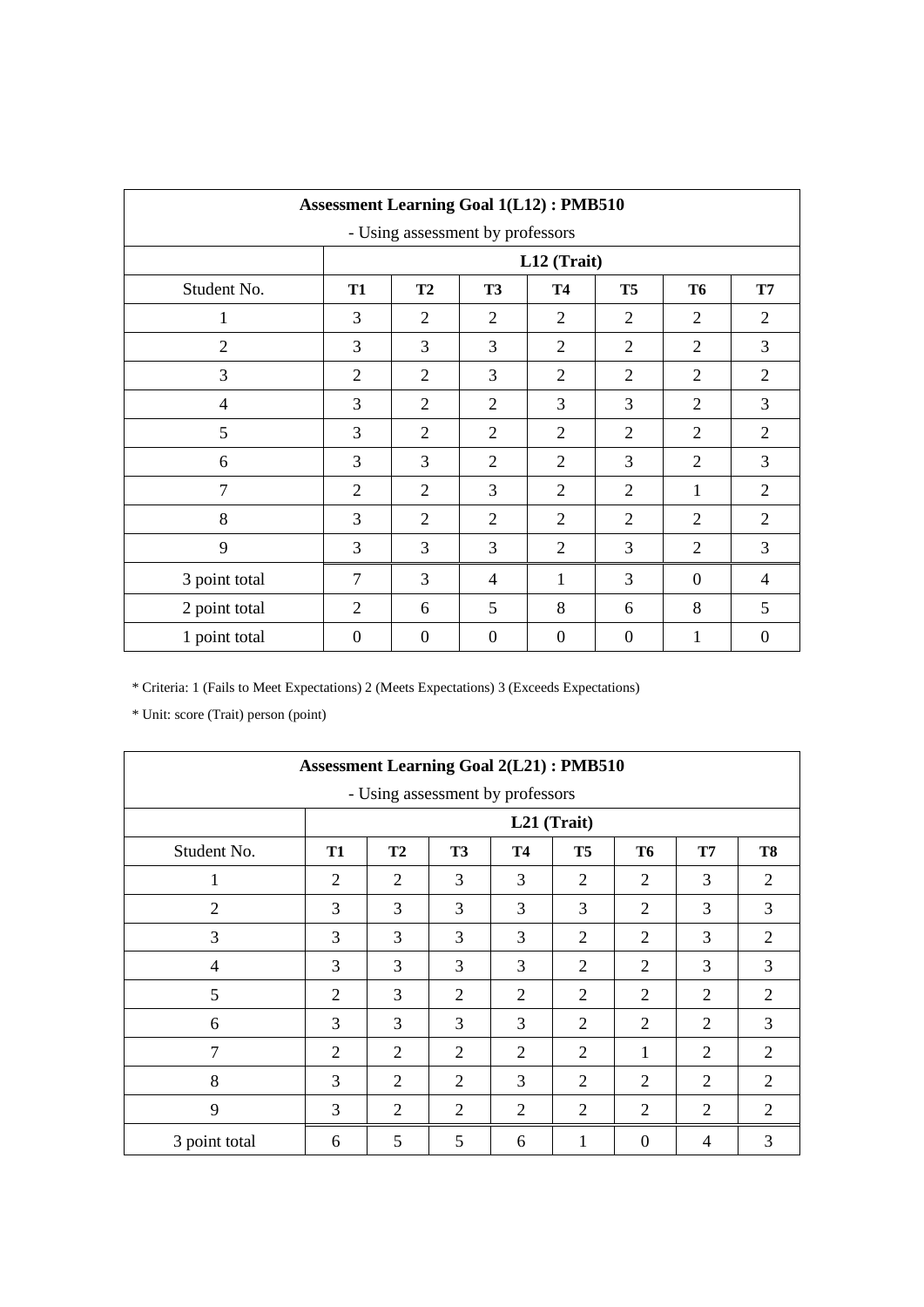| 2 point total |  |  |  |  |
|---------------|--|--|--|--|
| 1 point total |  |  |  |  |

\* Unit: score (Trait) person (point)

| <b>Assessment Learning Goal 2(L22): PMB510</b> |                |                |                                  |                |                |                |
|------------------------------------------------|----------------|----------------|----------------------------------|----------------|----------------|----------------|
|                                                |                |                | - Using assessment by professors |                |                |                |
|                                                |                |                |                                  | L22 (Traits)   |                |                |
| Student No.                                    | <b>T1</b>      | <b>T2</b>      | T <sub>3</sub>                   | <b>T4</b>      | T <sub>5</sub> | T <sub>6</sub> |
| 1                                              | $\overline{2}$ | $\overline{2}$ | 3                                | $\overline{2}$ | 2              | $\overline{2}$ |
| $\overline{2}$                                 | 3              | 3              | 3                                | 3              | 3              | 3              |
| 3                                              | 3              | 3              | 3                                | $\overline{2}$ | $\overline{2}$ | $\overline{2}$ |
| 4                                              | 3              | 3              | 3                                | $\overline{2}$ | 3              | 3              |
| 5                                              | $\overline{2}$ | 3              | 2                                | $\overline{2}$ | 2              | $\overline{2}$ |
| 6                                              | 3              | 3              | $\overline{3}$                   | $\overline{2}$ | $\overline{2}$ | 3              |
| $\overline{7}$                                 | $\overline{2}$ | $\overline{2}$ | $\overline{2}$                   | $\overline{2}$ | $\overline{2}$ | 1              |
| 8                                              | 3              | $\overline{2}$ | 3                                | $\overline{2}$ | $\overline{2}$ | $\overline{2}$ |
| 9                                              | 3              | $\overline{2}$ | $\overline{2}$                   | $\overline{2}$ | $\overline{2}$ | $\overline{2}$ |
| 3 point total                                  | 6              | 5              | 6                                | 1              | $\overline{2}$ | 3              |
| 2 point total                                  | 3              | 4              | 3                                | 8              | 7              | 5              |
| 1 point total                                  | $\mathbf{0}$   | $\overline{0}$ | $\boldsymbol{0}$                 | $\theta$       | $\overline{0}$ | 1              |

\* Criteria: 1 (Fails to Meet Expectations) 2 (Meets Expectations) 3 (Exceeds Expectations)

| <b>Assessment Learning Goal 3(L31): PMB510</b> |                                |                |           |           |  |
|------------------------------------------------|--------------------------------|----------------|-----------|-----------|--|
|                                                | - Using course-embedded survey |                |           |           |  |
|                                                |                                | L31 (Traits)   |           |           |  |
| Student No.                                    | T <sub>1</sub>                 | T <sub>2</sub> | <b>T3</b> | <b>T4</b> |  |
|                                                | 2                              |                |           | 2         |  |
|                                                | 3                              | 3              | 2         |           |  |
|                                                |                                | っ              | 3         |           |  |
|                                                |                                | 3              | 3         |           |  |
|                                                |                                | 3              | 3         |           |  |
| h                                              |                                |                |           |           |  |
|                                                |                                |                |           |           |  |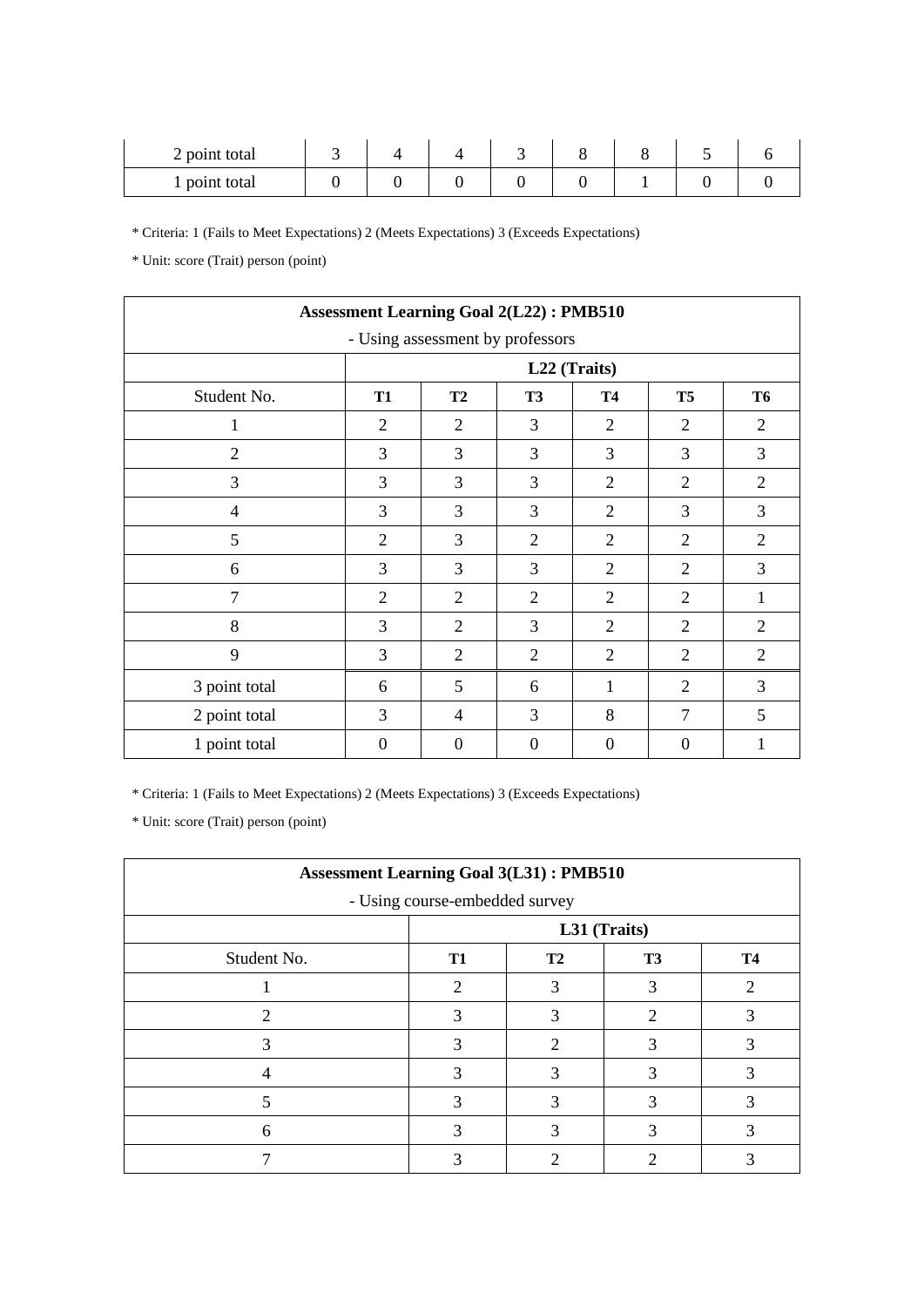| 8             | $\overline{2}$ | 3              | 3              | $\overline{2}$ |
|---------------|----------------|----------------|----------------|----------------|
| 9             | 3              | 3              | 3              | $\overline{2}$ |
| 10            | 3              | $\overline{2}$ | $\overline{2}$ | $\mathfrak{2}$ |
| 11            | 3              | 3              | $\overline{2}$ | 3              |
| 12            | $\overline{2}$ | 3              | 3              | 3              |
| 13            | 3              | $\overline{2}$ | 3              | 3              |
| 14            | $\overline{2}$ | 3              | 3              | 3              |
| 15            | $\overline{2}$ | $\overline{2}$ | 3              | $\overline{2}$ |
| 16            | 3              | 3              | 3              | 3              |
| 17            | 3              | $\overline{2}$ | 3              | 3              |
| 18            | 3              | 3              | $\overline{2}$ | 3              |
| 3 point total | 7              | 7              | 7              | 6              |
| 2 point total | $\overline{2}$ | $\overline{2}$ | $\overline{2}$ | 3              |
| 1 point total | $\theta$       | $\mathbf{0}$   | $\mathbf{0}$   | $\overline{0}$ |

\* Unit: score (Trait) person (point)

| <b>Assessment Learning Goal 3(L32): PMB510</b> |                                  |                |                  |                |  |
|------------------------------------------------|----------------------------------|----------------|------------------|----------------|--|
|                                                | - Using assessment by professors |                |                  |                |  |
|                                                | L32 (Traits)                     |                |                  |                |  |
| Student No.                                    | <b>T1</b>                        | <b>T2</b>      | <b>T3</b>        | <b>T4</b>      |  |
|                                                | $\overline{2}$                   | 3              | 3                | $\overline{2}$ |  |
| $\mathfrak{2}$                                 | 3                                | 3              | 3                | 3              |  |
| 3                                              | 3                                | 1              | $\overline{2}$   | $\overline{2}$ |  |
| 4                                              | 3                                | 3              | 3                | 3              |  |
| 5                                              | $\overline{2}$                   | $\overline{2}$ | $\overline{2}$   | $\overline{2}$ |  |
| 6                                              | 3                                | 3              | $\overline{2}$   | 3              |  |
| $\tau$                                         | $\overline{2}$                   | $\overline{2}$ | $\overline{2}$   | $\overline{2}$ |  |
| 8                                              | $\overline{2}$                   | 3              | $\overline{2}$   | $\overline{2}$ |  |
| 9                                              | 3                                | $\overline{2}$ | 3                | 3              |  |
| 3 point total                                  | 5                                | 5              | $\overline{4}$   | 4              |  |
| 2 point total                                  | 4                                | 3              | 5                | 5              |  |
| 1 point total                                  | $\boldsymbol{0}$                 |                | $\boldsymbol{0}$ | $\overline{0}$ |  |

\* Criteria: 1 (Fails to Meet Expectations) 2 (Meets Expectations) 3 (Exceeds Expectations)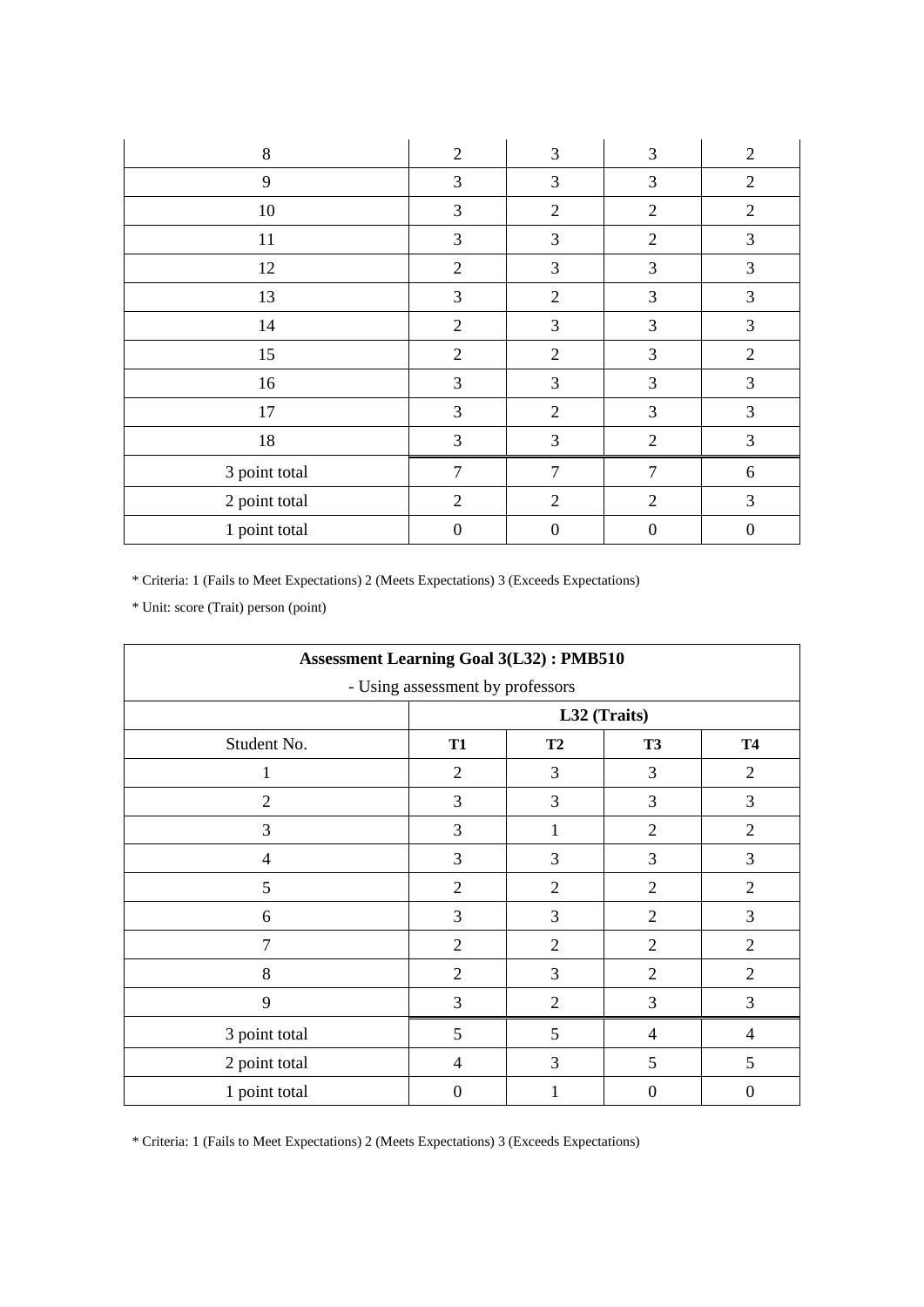\* Unit: score (Trait) person (point)

| <b>Assessment Learning Goal 4(L41): PMB510</b> |                                  |                  |                |                  |  |
|------------------------------------------------|----------------------------------|------------------|----------------|------------------|--|
|                                                | - Using assessment by professors |                  |                |                  |  |
|                                                |                                  |                  | L41 (Traits)   |                  |  |
| Student No.                                    | <b>T1</b>                        | <b>T2</b>        | T3             | <b>T4</b>        |  |
| 1                                              | $\overline{2}$                   | $\overline{2}$   | $\overline{2}$ | $\overline{2}$   |  |
| $\overline{2}$                                 | $\overline{2}$                   | $\overline{2}$   | $\overline{2}$ | $\overline{2}$   |  |
| $\overline{3}$                                 | $\overline{2}$                   | $\mathfrak{2}$   | 1              | $\overline{2}$   |  |
| 4                                              | $\overline{2}$                   | $\overline{2}$   | $\overline{2}$ | $\overline{2}$   |  |
| 5                                              | 3                                | $\overline{2}$   | 3              | 3                |  |
| 6                                              | 3                                | $\mathfrak{2}$   | $\overline{2}$ | $\overline{2}$   |  |
| $\overline{7}$                                 | 3                                | $\overline{2}$   | $\overline{2}$ | 2                |  |
| 8                                              | 3                                | $\overline{2}$   | 3              | 3                |  |
| 9                                              | $\overline{3}$                   | 3                | 3              | $\overline{2}$   |  |
| 3 point total                                  | 5                                |                  | 3              | $\overline{2}$   |  |
| 2 point total                                  | 4                                | 8                | 5              | 7                |  |
| 1 point total                                  | $\overline{0}$                   | $\boldsymbol{0}$ |                | $\boldsymbol{0}$ |  |

\* Criteria: 1 (Fails to Meet Expectations) 2 (Meets Expectations) 3 (Exceeds Expectations)

| <b>Assessment Learning Goal 4(L42): PMB510</b> |                                |                |                |  |  |  |  |
|------------------------------------------------|--------------------------------|----------------|----------------|--|--|--|--|
|                                                | - Using course-embedded survey |                |                |  |  |  |  |
|                                                |                                | L42 (Traits)   |                |  |  |  |  |
| Student No.                                    | <b>T1</b>                      | T2             | <b>T3</b>      |  |  |  |  |
|                                                | $\overline{2}$                 | 2              | 3              |  |  |  |  |
| $\overline{2}$                                 | $\overline{2}$                 | 3              | 2              |  |  |  |  |
| 3                                              | 3                              | 3              | 3              |  |  |  |  |
| 4                                              | 3                              | 3              | 3              |  |  |  |  |
| 5                                              | 3                              | 3              | 3              |  |  |  |  |
| 6                                              | 3                              | 3              | 3              |  |  |  |  |
| 7                                              | 3                              | 3              | $\overline{c}$ |  |  |  |  |
| 8                                              | 3                              | $\overline{2}$ | $\overline{c}$ |  |  |  |  |
| 9                                              | $\overline{2}$                 | 3              | 3              |  |  |  |  |
| 10                                             | 3                              | $\mathfrak{D}$ | $\overline{c}$ |  |  |  |  |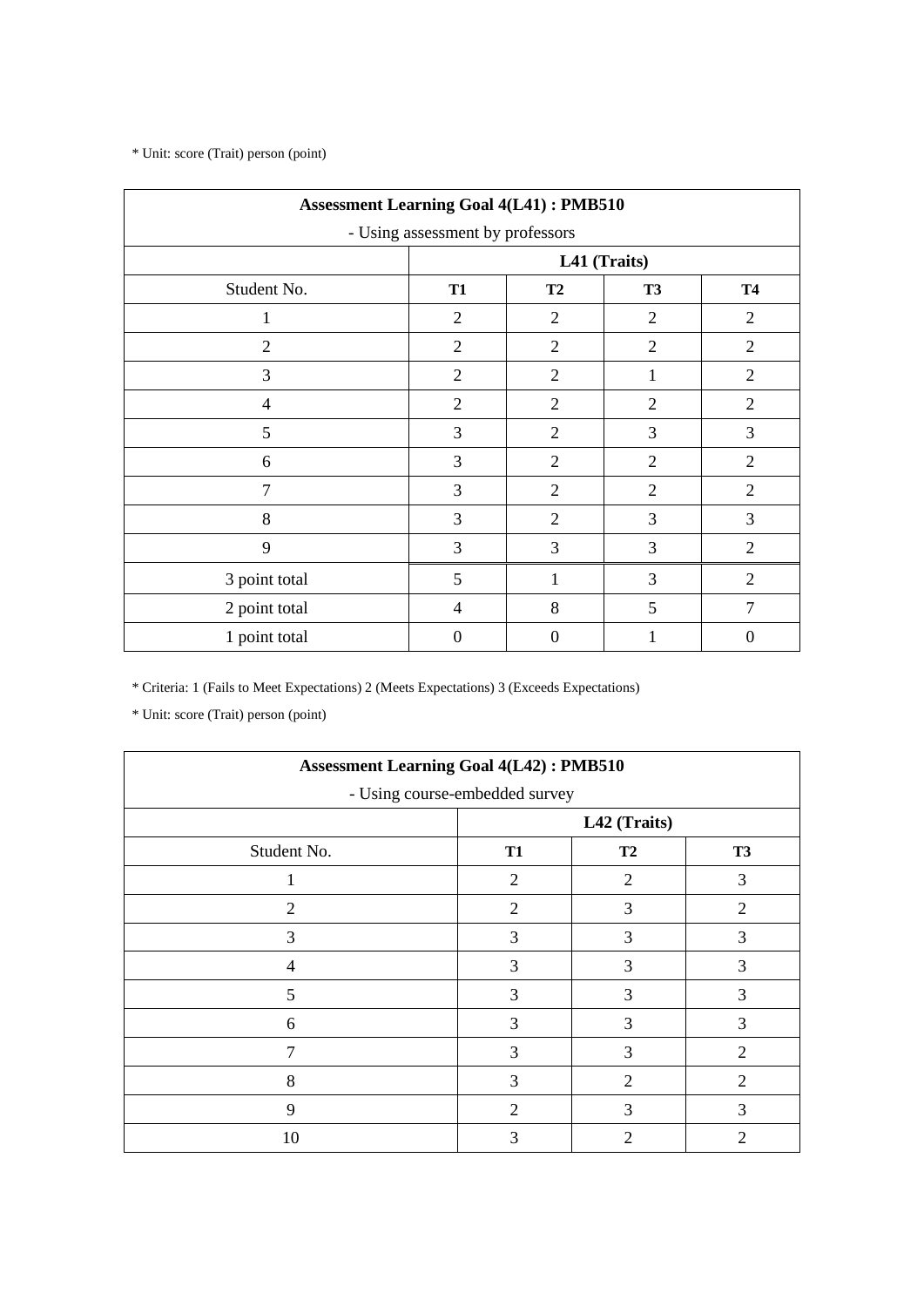| 11            | $\overline{2}$ | 3                           | 3              |
|---------------|----------------|-----------------------------|----------------|
| 12            | 3              | 3                           | 3              |
| 13            | 2              | 3                           | 3              |
| 14            | 3              | 3                           | 3              |
| 15            | 2              | 3                           | $\overline{2}$ |
| 16            | 3              | 3                           | $\overline{2}$ |
| 17            | 3              | $\overline{2}$              | $\overline{2}$ |
| 18            | 3              | 3                           | 3              |
| 3 point total | 6              |                             | 6              |
| 2 point total | 3              | $\mathcal{D}_{\mathcal{L}}$ | 3              |
| 1 point total |                |                             |                |

\* Unit: score (Trait) person (point)

| <b>Assessment Learning Goal 1(L51): PMB510</b> |                                  |                  |                |                |                |  |  |
|------------------------------------------------|----------------------------------|------------------|----------------|----------------|----------------|--|--|
|                                                | - Using assessment by professors |                  |                |                |                |  |  |
|                                                | L51 (Traits)                     |                  |                |                |                |  |  |
| Student No.                                    | <b>T1</b>                        | T <sub>2</sub>   | <b>T3</b>      | <b>T4</b>      | T <sub>5</sub> |  |  |
| 1                                              | $\overline{2}$                   | $\overline{2}$   | $\overline{2}$ | $\overline{2}$ | $\overline{2}$ |  |  |
| $\overline{2}$                                 | 3                                | $\overline{2}$   | $\overline{2}$ | $\overline{2}$ | $\overline{2}$ |  |  |
| $\overline{3}$                                 | 3                                | 2                | 1              | 2              | $\overline{2}$ |  |  |
| 4                                              | 3                                | 3                | $\overline{2}$ | $\overline{2}$ | $\overline{2}$ |  |  |
| 5                                              | $\overline{2}$                   | $\overline{2}$   | 1              | $\overline{2}$ | $\overline{2}$ |  |  |
| 6                                              | $\overline{2}$                   | $\overline{2}$   | $\overline{2}$ | $\mathfrak{2}$ | $\overline{2}$ |  |  |
| $\overline{7}$                                 | 3                                | $\overline{2}$   | 1              | $\overline{2}$ | $\overline{2}$ |  |  |
| 8                                              | 3                                | $\overline{2}$   | 2              | 2              | $\overline{2}$ |  |  |
| 9                                              | 3                                | 3                | 3              | 3              | 3              |  |  |
| 3 point total                                  | 6                                | $\overline{2}$   | 1              | 1              | $\mathbf{1}$   |  |  |
| 2 point total                                  | 3                                | $\overline{7}$   | 5              | 8              | 8              |  |  |
| 1 point total                                  | $\mathbf{0}$                     | $\boldsymbol{0}$ | 3              | $\theta$       | $\theta$       |  |  |

\* Criteria: 1 (Fails to Meet Expectations) 2 (Meets Expectations) 3 (Exceeds Expectations)

\* Unit: score (Trait) person (point)

# **Assessment Learning Goal 5(L52) : PMB510**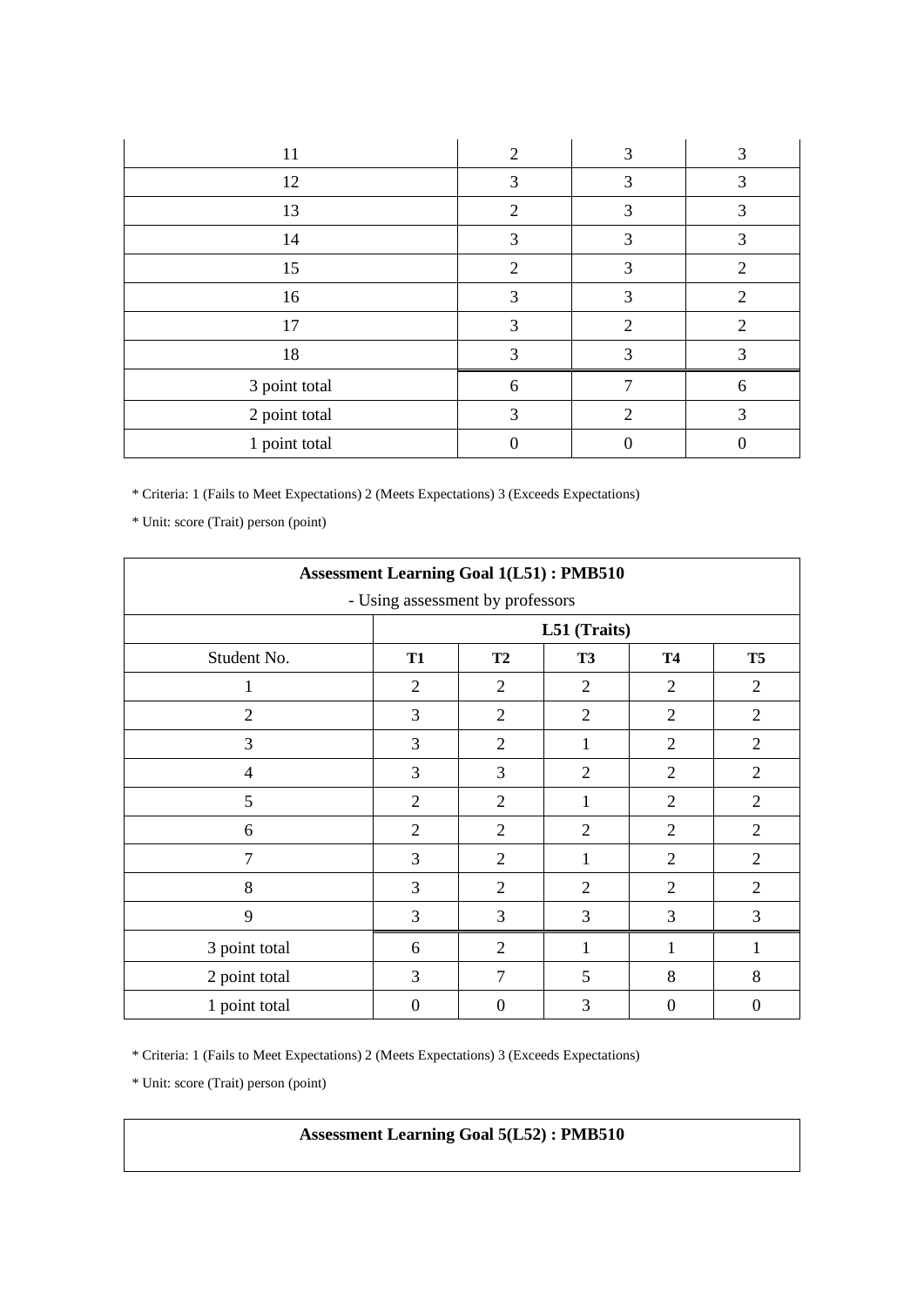| - Using course-embedded survey |                  |                  |  |  |  |
|--------------------------------|------------------|------------------|--|--|--|
|                                | L52 (Traits)     |                  |  |  |  |
| Student No.                    | <b>T1</b>        | T2               |  |  |  |
| $\mathbf{1}$                   | 3                | $\mathfrak{Z}$   |  |  |  |
| $\overline{2}$                 | $\overline{3}$   | $\mathfrak{Z}$   |  |  |  |
| $\overline{3}$                 | $\overline{3}$   | $\overline{3}$   |  |  |  |
| $\overline{4}$                 | 3                | 3                |  |  |  |
| 5                              | $\overline{3}$   | $\overline{3}$   |  |  |  |
| $\sqrt{6}$                     | $\mathfrak{Z}$   | $\mathfrak{Z}$   |  |  |  |
| $\boldsymbol{7}$               | $\overline{2}$   | $\mathfrak{Z}$   |  |  |  |
| $\,8\,$                        | 3                | $\mathfrak{Z}$   |  |  |  |
| 9                              | 3                | 3                |  |  |  |
| $10\,$                         | 3                | $\mathfrak{Z}$   |  |  |  |
| 11                             | 3                | $\mathfrak{Z}$   |  |  |  |
| 12                             | 3                | $\mathfrak{Z}$   |  |  |  |
| 13                             | $\sqrt{2}$       | $\sqrt{2}$       |  |  |  |
| 14                             | 3                | $\sqrt{2}$       |  |  |  |
| 15                             | $\sqrt{2}$       | $\mathfrak 3$    |  |  |  |
| 16                             | 3                | $\mathfrak{Z}$   |  |  |  |
| $17\,$                         | $\sqrt{2}$       | $\sqrt{2}$       |  |  |  |
| $18\,$                         | 3                | $\sqrt{2}$       |  |  |  |
| 3 point total                  | $\,8$            | $\overline{9}$   |  |  |  |
| 2 point total                  | $\,1$            | $\boldsymbol{0}$ |  |  |  |
| 1 point total                  | $\boldsymbol{0}$ | $\boldsymbol{0}$ |  |  |  |

| <b>Assessment Learning Goal 6(L61): PMB510</b> |              |    |           |    |           |    |    |  |
|------------------------------------------------|--------------|----|-----------|----|-----------|----|----|--|
| - Using assessment by professors               |              |    |           |    |           |    |    |  |
|                                                | L61 (Traits) |    |           |    |           |    |    |  |
| Student No.                                    | T1           | T2 | <b>T3</b> | T4 | <b>T5</b> | T6 | Т7 |  |
|                                                |              |    |           |    |           |    |    |  |
|                                                |              |    | 3         | 3  | 3         |    |    |  |
|                                                |              |    | ◠         |    |           |    |    |  |